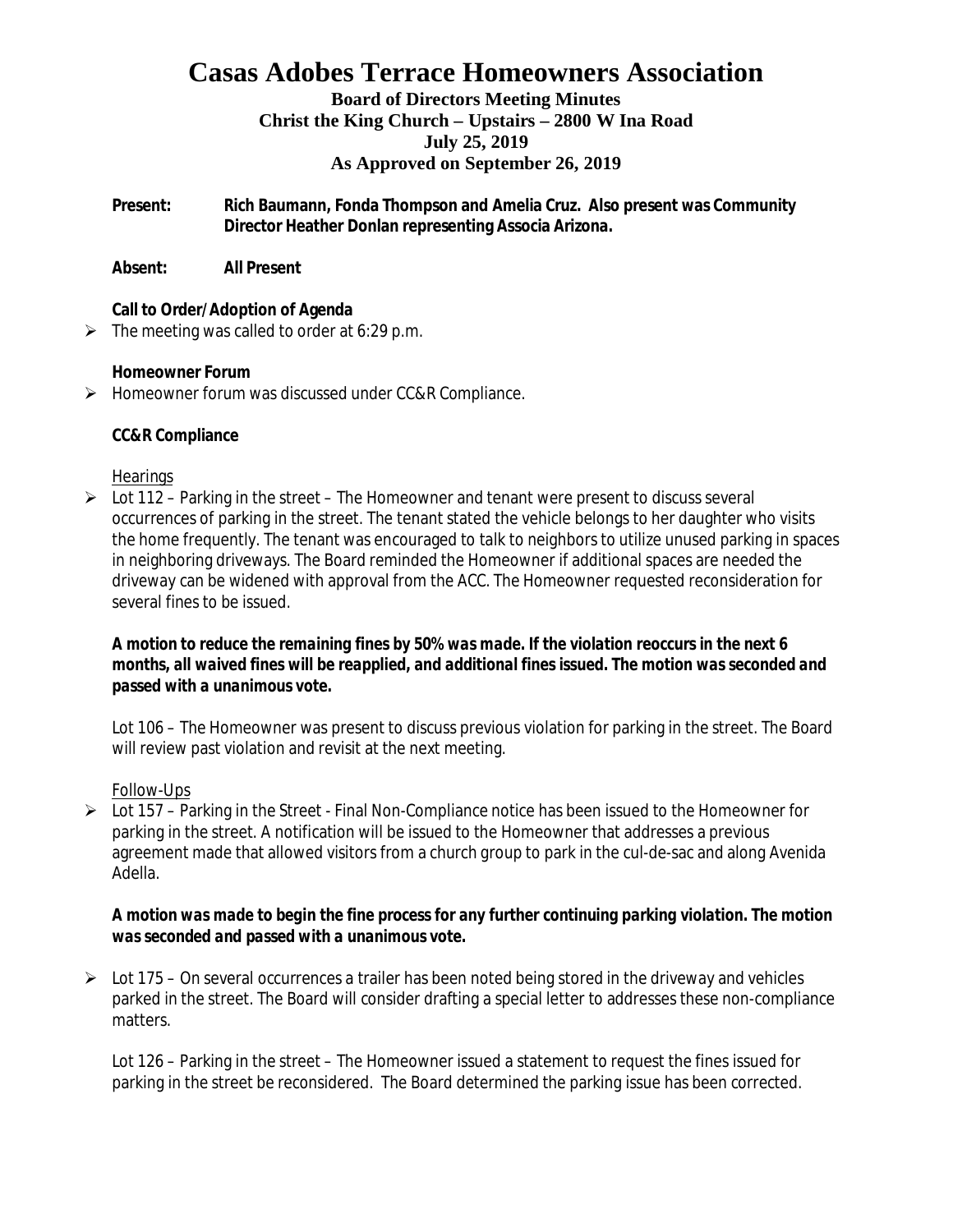# **Casas Adobes Terrace Homeowners Association**

#### **Board of Directors Meeting Minutes Christ the King Church – Upstairs – 2800 W Ina Road July 25, 2019 As Approved on September 26, 2019**

*A motion to waive the fines issued for parking in the street was made, seconded, and passed with a unanimous vote.*

#### **Approval of Minutes**

 $\triangleright$  The Board was provided with the drafted minutes from May 23, 2019.

*A motion to approve the May 23, 2019 minutes as amended was made, seconded and passed with a unanimous vote.*

*A motion to adopt the May 7, 2019 and June 4, 2019 ACC minutes as presented was made, seconded and passed with a unanimous vote.*

**Financial Report**

 $\triangleright$  The Board was provided with the June 2019 financials for review. The treasurer was previously provided with the May 2019 financials Delinquencies were discussed. Associa Arizona applied a credit in the amount of \$500 for transfer fees received in 2018 which is part of the current management contract. Management was directed to issue an additional credit in the amount of \$50. Management was requested to provide a current status report from Carpenter Hazelwood.

*The May 2019 and June 2019 financials were accepted as presented.*

**Officer, Committee and Management Reports**

Officers Report

 $\triangleright$  No report was given

ACC

 $\triangleright$  Minutes from the May 5, 2019 and June 4, 2019 meeting were provided for adoption.

#### Landscape

 $\triangleright$  Complete Landscaping has recommended an increase to the current contract. The increase will be based on new Arizona laws that increase minimum wage and 5 paid sick days each year. The increase will be effective on January 1, 2020.

#### Website

 $\triangleright$  The web-site continues to be updated monthly.

#### Associa Arizona